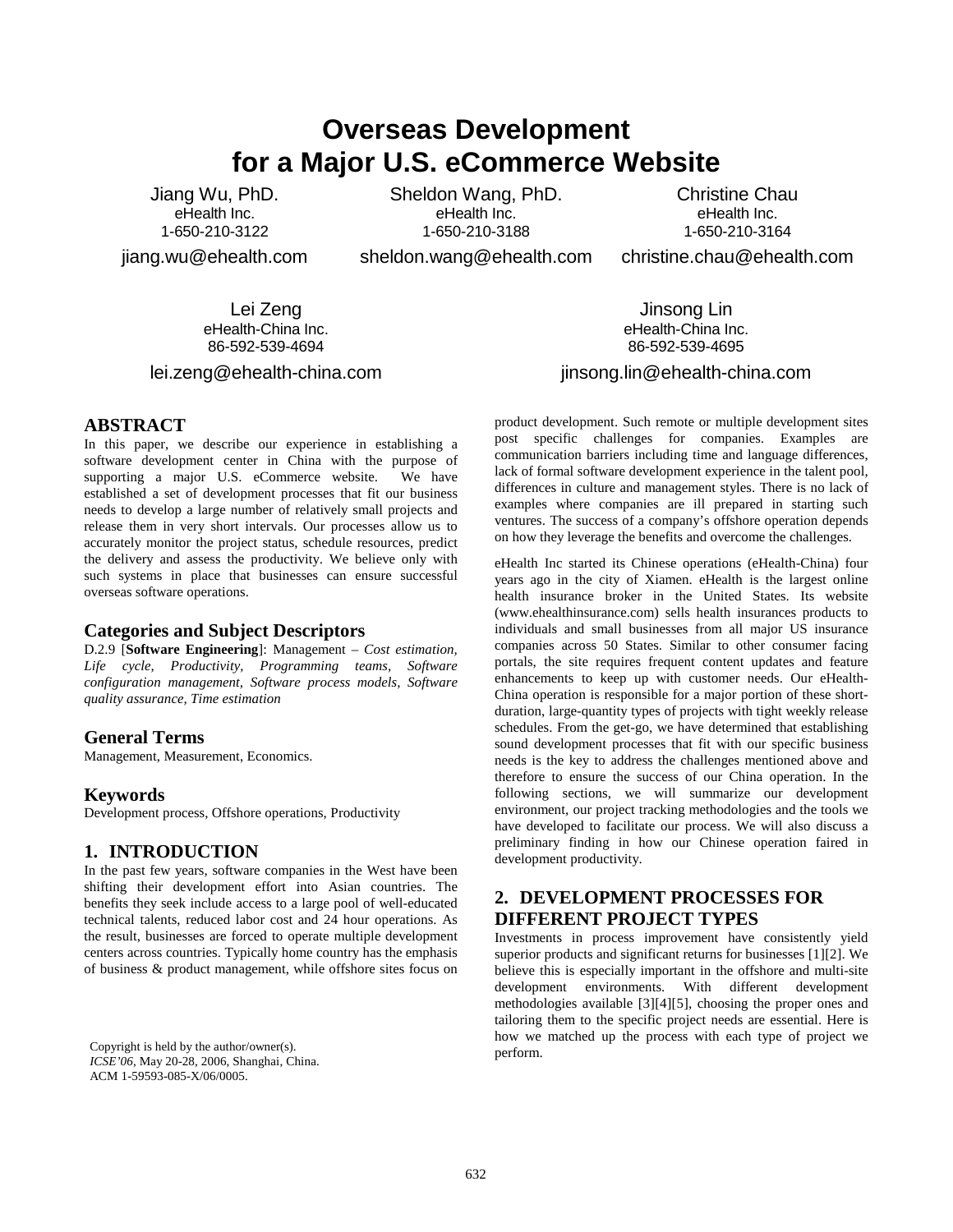## **2.1 Small Maintenance Projects**

These are projects that take an average skilled engineer between one to ten days to develop. Because of their limited scope and similarity to other implemented projects, we use a rather strict waterfall process for handling them. We strive for precise time estimates and minimum defect rates as the project goes through a linear specification, implementation, testing, and release cycle. Examples of such projects include implementing a new insurance carrier on our site, adding support for a new affiliate, or making a small feature change. Because of the large volumes and short durations of such projects, traditional project management tools such as Microsoft Project become cumbersome and inefficient. We have designed a streamlined workflow process and associated tools to manage the life cycle of such projects, which will be described in the later sections.

#### **2.2 Medium-size Enhancement Projects**

These are projects that last two to six weeks with reasonably clear scope and objectives. Examples of such projects are enhancements to a subsection of our website or data interface with insurance carriers. In this category, we have mixed success using a straight waterfall process. We have learned to build in cushions for limited iterative process to take place.

#### **2.3 Major Changes or Infrastructure Projects**

These are large projects that are at least several months in duration involving multiple engineers. Their nature and scope tend to be vague and unpredictable initially. Often times, the project is divided into multiple phases and we can only determine the next step after the previous step has reached certain plateau. We have found agile development processes such as Extreme Programming (XP) suite well with this type of projects [3][4][5]. Examples of such projects are major site flow updates or underline architecture changes to support online insurance application process. Because it is difficult to predict exactly what customers or market will demand from day one in such projects, we normally take a spiral or incremental process in an effort to elicit a lot of feedback in earlier phases. This way, we can learn the needs of the users better and react accordingly.

# **3. DEVELOPMENT AND DEPLOYMENT ENVIRONMENTS**

To support development of the three types of projects through our China operation, we need an infrastructure that provides the flexibility to coordinate development efforts between our China and US teams. Figure 1 depicts how we set up our environments to develop products in our Chinese operation and propagate them through to production release on US side. The physical setup is based on using a Source Code Control System with multiple code branches and a series of hardware environments (web, application and database servers) that can host our software for each one of the code branches.

#### **3.1 Development Environments**

These environments, shown in Figure 1, are composed of multiple code branches supporting concurrent development of different projects. The hosting servers are located in our China location. Each development code branch can be deployed to the servers to provide early look of the software being developed. They are also used for developer unit testing and initial functional QA testing of features. Each development branch is regularly synchronized with the released code (described below) to ensure it is up-to-date with all released features.

#### **3.2 Integration Environment**

Projects ready for final QA testing are integrated from their perspective development branches into the integration branch according to release schedules. The integrated code are built multiple times daily and delivered to QA servers either on China or US location for final QA and regression testing. As part of the integration process, code conflicts between different projects are identified and resolved.

#### **3.3 Staging and Production Environments**

Code for projects ready to release is promoted to the staging branch. The build is delivered to the Staging servers for final QA verification and regression testing. At last, the verified release is built on the release branch and delivered to the production site. Both staging and production servers are located on the US side.



**Figure 1. Code propagating through development and deployment environments**

## **4. PROJECT CONTROL AND TRACKING**

The design of environments above allows separation of different development activities and provides the framework for project tracking and monitoring at difference stages. As mentioned before, due to large volumes of small projects, it is impractical to use traditional project management tools for a majority of our projects. We have developed specific control mechanisms and tracking tools that are volume-oriented. Our processes facilitate individuals to move projects through the pipe quickly with minimum overhead when interacting with the project management tools. The tools then aggregate individual's inputs into project views that help managers to identify bottlenecks and move projects forward.

#### **4.1 Project Control**

A project must be initiated by a System Change Request, which is entered into a project tracking system. The project is moved through a life cycle of status changes from "New Project" to "Released". As illustrated in Figure 2, the project statuses are designed to match closely with the project promoting through the development environments. At each stage, a control point is put in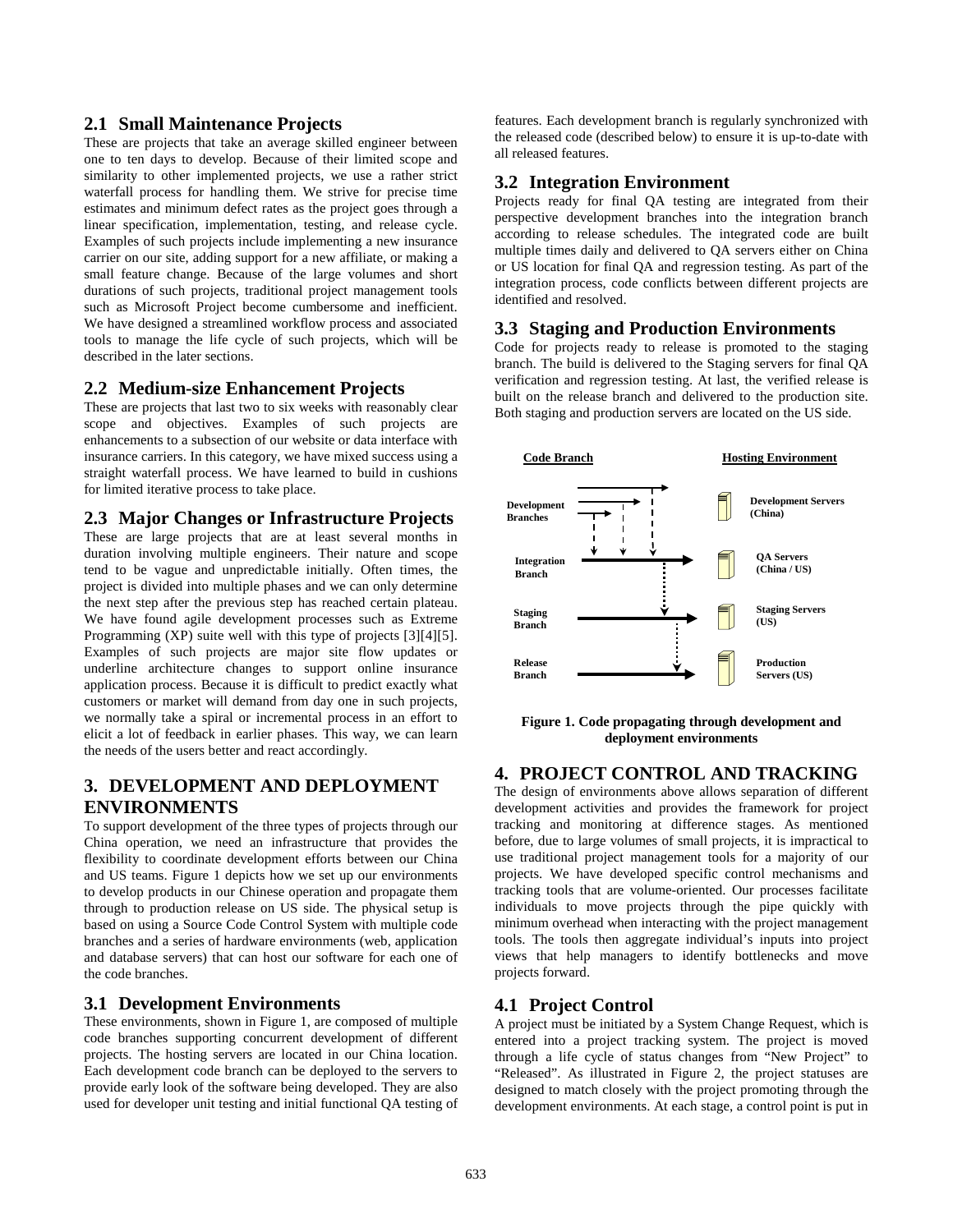place so specific criteria are checked off by the appropriate personnel before moving forward.



**Figure 2. Project status flow diagram**

Level-1 statuses (1 - 1.2) relate to project requirement reviews and engineering acceptance. With the exception of very simple projects, the project does not get moved to level 2 until development team sets status to "Materials Review Completed". Level-2 statuses (2 - 2.3) corresponds to the development phase conducted on the develop branch and development servers. For medium sized projects or those with major changes, component testing must be conducted and passed on development servers before the project is allowed to move into the level-3 status, which is "Moved into Integration".

For each subsequent advance of status level, QA team must first verify the project with required testing. In addition, system regression testing and load testing are always conducted on the Integration and Staging environments. The dotted arrows in Figure 2 represent the status change from a higher-level back to a lower level. This happens when the project has failed QA testing and is sent back for rework. Similarly, those projects that failed final regression testing are sent back to release preparation for repackaging. Such check and balance ensures project quality as the code moves closer to production.

## **4.2 Project Management Tools**

We have developed and implemented a set of tools to manage our workflow according to the project status flow diagram in Figure 2. At any particular juncture, the project is assigned to an owner. As the current owner completes the required task, she uses the project-tracking tool to move the project into the next status dictated by the status flow diagram and to assign the project to the new owner appropriate for that status. Required user interaction

with the tool is normally just a few clicks. The tool automatically calculates time and duration of the performed activities between status changes. This information becomes the basis for calculating various project metrics.

For project managers, the aggregated view of all on-going projects of interest in each phase of the life cycle is particularly useful. As shown in Figure 3, the top section is a list of projects ready to be released with the next release build. The bottom section lists projects currently in development. The middle sections are projects with statuses in between. The columns display the key information regarding each project, such as current status, current owner, project creation date, duration, targets, and other linked or dependent projects. When a project misses the expected schedule, the manager will be alerted in this view. The manager can also drill down to the project details.



**Figure 3. Project management tool that displays all active projects in different statuses** 

## **5. PRODUCTIVITY MEASUREMENT**

Based on the project tracking in place, we have devised a set of performance measurements for our team and individuals. These measurements range from overall product output, defect rate found in each stage of development, to estimated and actual times taken for each project. One measurement of particular interest is for tracking individual and team productivity. We have designed a simple and informative indicator, which gives instant feedback to our China & US managers on individual and team performance. Such feedback enables managers to take immediate corrective measures to resolve project and personnel issues, and ensure timely delivery of products.

# **5.1 Design of Productivity Measurement**

For each project that goes through our development pipeline, we define a Standard-Effort (SE) in terms of number of working days needed to complete the project by an average-skilled engineer. An engineer who finishes the project in less than the Standard-Effort is considered to have above average productivity. SE day is our unit of measure for individual and team productivity. Without counting other overhead, we would expect an average engineer to produce five SE days' worth of work in a week of five working days. As such, SE Days is a measure of work produced, not a measure of actual time spent.